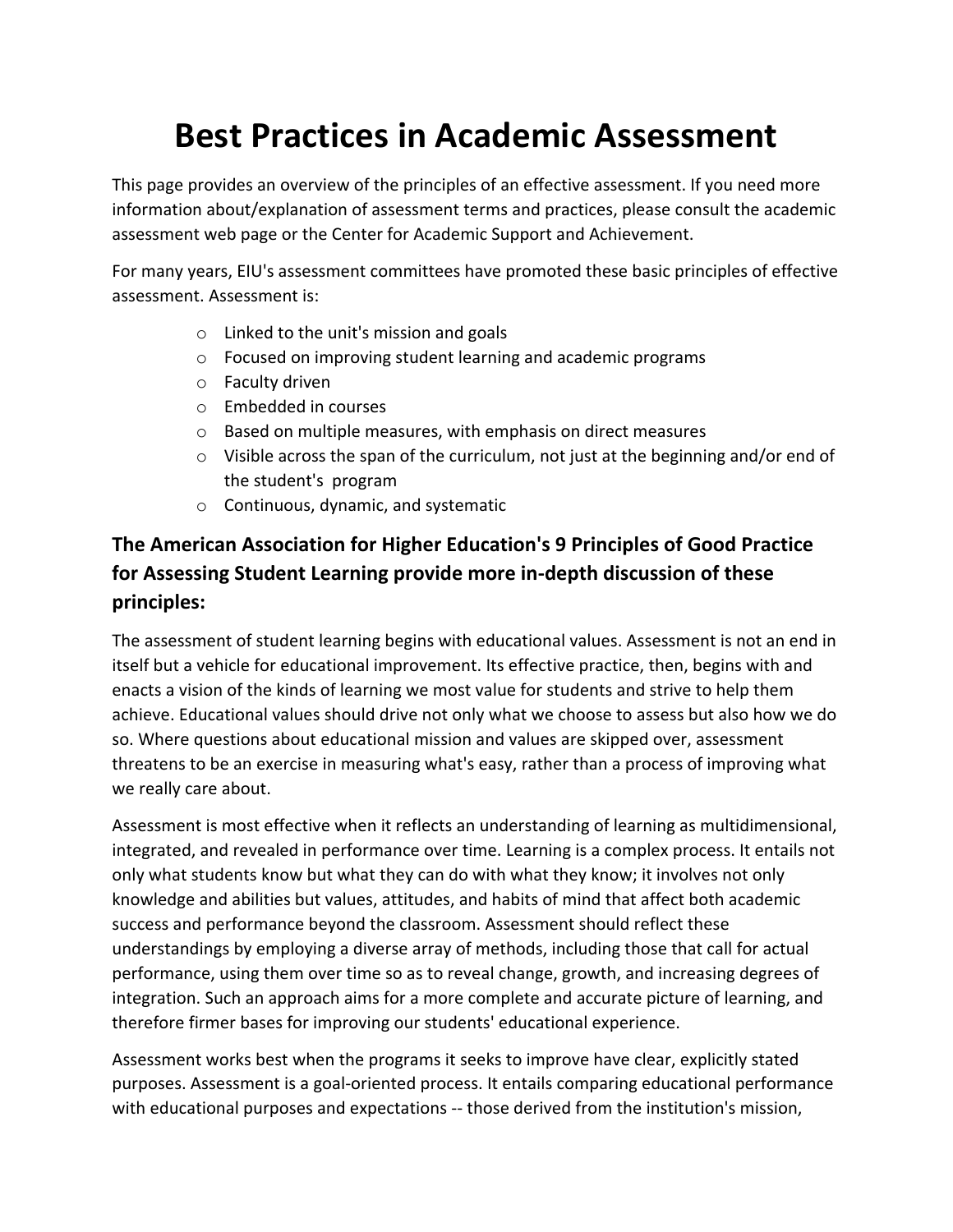from faculty intentions in program and course design, and from knowledge of students' own goals. Where program purposes lack specificity or agreement, assessment as a process pushes a campus toward clarity about where to aim and what standards to apply; assessment also prompts attention to where and how program goals will be taught and learned. Clear, shared, implementable goals are the cornerstone for assessment that is focused and useful.

Assessment requires attention to outcomes but also and equally to the experiences that lead to those outcomes. Information about outcomes is of high importance; where students "end up" matters greatly. But to improve outcomes, we need to know about student experience along the way -- about the curricula, teaching, and kind of student effort that lead to particular outcomes. Assessment can help us understand which students learn best under what conditions; with such knowledge comes the capacity to improve the whole of their learning.

Assessment works best when it is ongoing not episodic. Assessment is a process whose power is cumulative. Though isolated, "one-shot" assessment can be better than none, improvement is best fostered when assessment entails a linked series of activities undertaken over time. This may mean tracking the process of individual students, or of cohorts of students; it may mean collecting the same examples of student performance or using the same instrument semester after semester. The point is to monitor progress toward intended goals in a spirit of continuous improvement. Along the way, the assessment process itself should be evaluated and refined in light of emerging insights.

Assessment fosters wider improvement when representatives from across the educational community are involved. Student learning is a campus-wide responsibility, and assessment is a way of enacting that responsibility. Thus, while assessment efforts may start small, the aim over time is to involve people from across the educational community. Faculty play an especially important role, but assessment's questions can't be fully addressed without participation by student-affairs educators, librarians, administrators, and students. Assessment may also involve individuals from beyond the campus (alumni/ae, trustees, employers) whose experience can enrich the sense of appropriate aims and standards for learning. Thus understood, assessment is not a task for small groups of experts but a collaborative activity; its aim is wider, betterinformed attention to student learning by all parties with a stake in its improvement.

Assessment makes a difference when it begins with issues of use and illuminates questions that people really care about. Assessment recognizes the value of information in the process of improvement. But to be useful, information must be connected to issues or questions that people really care about. This implies assessment approaches that produce evidence that relevant parties will find credible, suggestive, and applicable to decisions that need to be made. It means thinking in advance about how the information will be used, and by whom. The point of assessment is not to gather data and return "results"; it is a process that starts with the questions of decision-makers, that involves them in the gathering and interpreting of data, and that informs and helps guide continuous improvement.